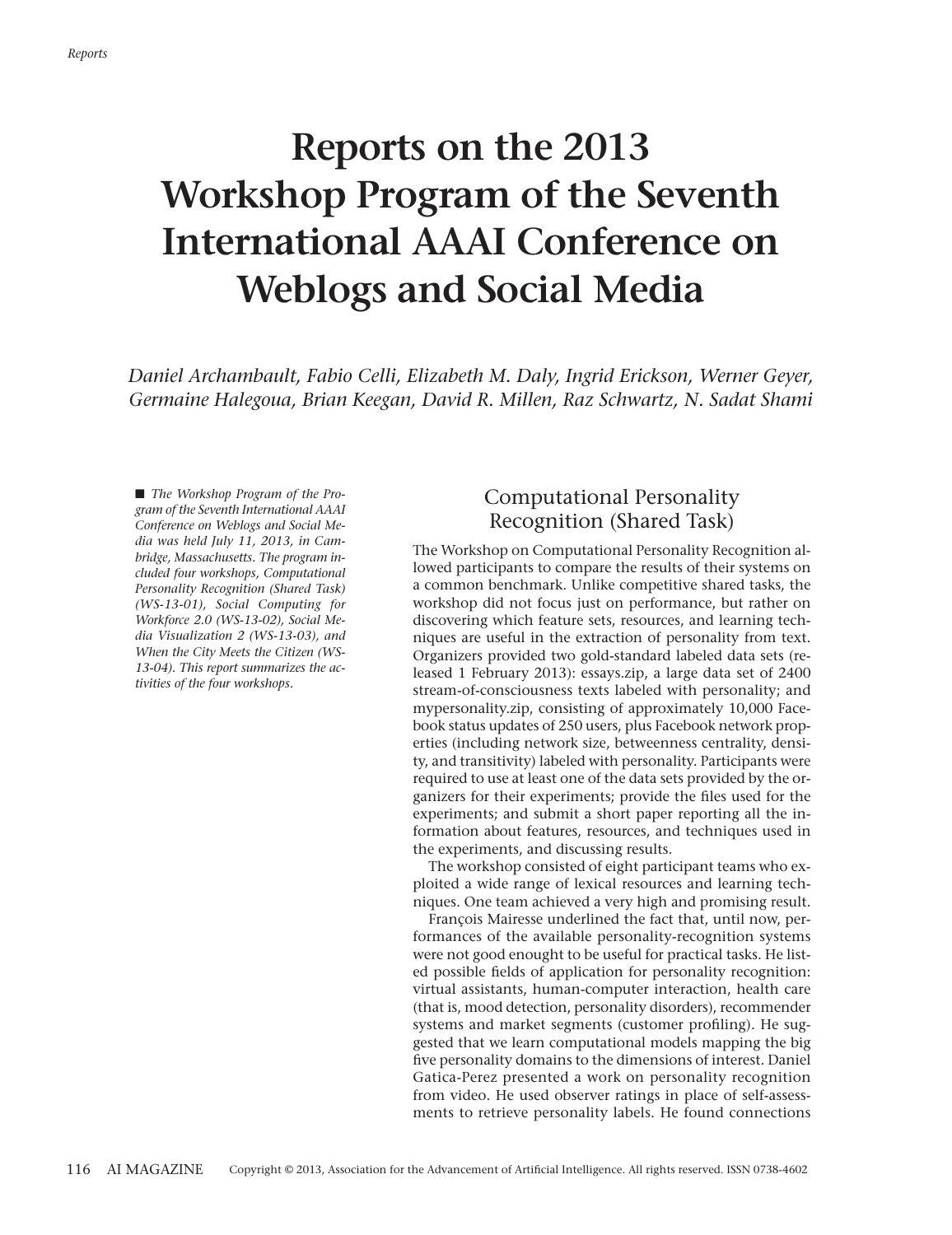among verbal and nonverbal cues and big five impressions.

After the poster session, Dejan Markovikj, who obtained the best result with his system, presented his work through Skype. The workshop concluded with a summary of the results and a discussion of the next challenges in personality-recognition research, including running personality recognition in languages other than English, comparing performances that can be achieved exploiting different personality-assessment tests; and finding new applications for computational personality recognition (such as sentiment analysis, deception detection, and mood detection).

Fabio Celli. Fabio Pianesi, David Stillwell, and Michael Kosinski served as cochairs of this workshop. This report was written by Fabio Celli. The papers of the workshop were published as AAAI Technical Report WS-13-01.

#### Social Computing for Workforce 2.0

The Social Computing for Workforce 2.0 workshop brought together researchers and practitioners to introduce new tools or methods that address workforce management issues, advance our understanding of workforce issues through qualitative and quantitative empirical studies, and discuss the impact and opportunities that recent trends such as social, mobile, and crowdsourcing have on the workforce. Social technologies used in the workplace are making it easier for workers to perform activities such as find information, share information, connect to others, find experts, find answers to questions, and infer workplace affect and emotion.

Social computing research in this area has advanced our understanding of tech-

nology in the workplace, but there remain several areas ripe for further investigation. This workshop sought to address the issues and challenges of new ways of working, by bringing in insights from researchers from multiple disciplines, as well as encouraging diverse methodological approaches to tackling them. As work becomes increasingly social and mobile, it is timely to address how these trends can create a smarter workforce.

Jonathan Ferrar, vice president of IBM Smarter Workforce, kicked off the workshop with a keynote speech that touched on the future of work. He mentioned how the global workforce is changing because of demographic shifts, the rise of emerging economies as a source of future talent as their skills develop, and greater connectivity and use of social tools. He stressed that work can be reinvented by using both mathematical and behavioral science analytics to enhance human judgment, eliminate hierarchies by implementing tools that empower the collective intelligence of an organization, forming a true labor market built from long-term needs and the career desires of the individual, and creating radical transparency across the organization by using social networks to create constant collaboration.

Several attendees presented summaries of their work covering topics such as enterprise crowdfunding, voice of employees, gamification in the workplace, methods of predicting and recommending skills, and the use of social media by sellers. Sven Laumer presented the closing keynote highlighting the research of his team investigating the dark side of social media where they conducted an experiment comparing social media with email in relation to employee stress.

Attendees found the breakout groups to be most useful. Breakout groups were determined by doing a card-sorting exercise of topics of interest to attendees as expressed through Post-it notes. Two overall themes emerged: data and talent. This led to participants self-selecting to join one of two breakout groups on these two themes.

The first breakout group focused on the rise of unstructured data with the advent of social media and its implications for the workforce. In relation to this topic, participants discussed the different lenses used to understand data, starting from traditional social science methods to computational social science methods, and wondered whether there are other lenses we should use. Inherent in the discussion was the understanding that one lens isn't good for everything, and that we may need to evolve our lenses. The second major issue discussed was the ethics of analyzing employee data and respecting employee privacy. Just because social media content generated by employees is public does not mean organizations can mine and analyze it, and some countries have legal restrictions preventing this. The final major issue discussed in this breakout group was the impact of culture and how it is important to keep in mind that differences observed in organizational uses of technology could be explained by differences in culture.

The second breakout group focused on talent management in the enterprise as it relates to skills and expertise. In particular, participants discussed the role of social systems in producing data that can be used for more effective skill and expertise matching. In the context of leveraging social data, two critical challenges were brought up. Without proper engagement of the workforce, the data can only be used for a subset of the population. Second, in order to do successful skills and expertise matching, simply using content-based algorithms is not sufficient. Cultural and personality issues are often an important factor when it comes to finding the right person for the job. The second big topic discussed was generational differences in the workforce and how knowledge transfer between generations can be facilitated through social technologies. In particular, how can older generations be effectively enabled to use social media to allow for a better exchange of knowledge across the generational divide, for example, by forming interdisciplinary, cross-generational teams?

At the conclusion of the workshop, participants expressed their interest in working together in areas of mutual research interest and their willingness to participate in future workshops held at future conferences.

N. Sadat Shami, Werner Geyer, Munmun De Choudhury, Andreas Eckhardt, and Sven Laumer served as coorganizers of the workshop. This report was written by N. Sadat Shami and Werner Geyer. The papers of the workshop were published as AAAI Technical Report WS-13-02.